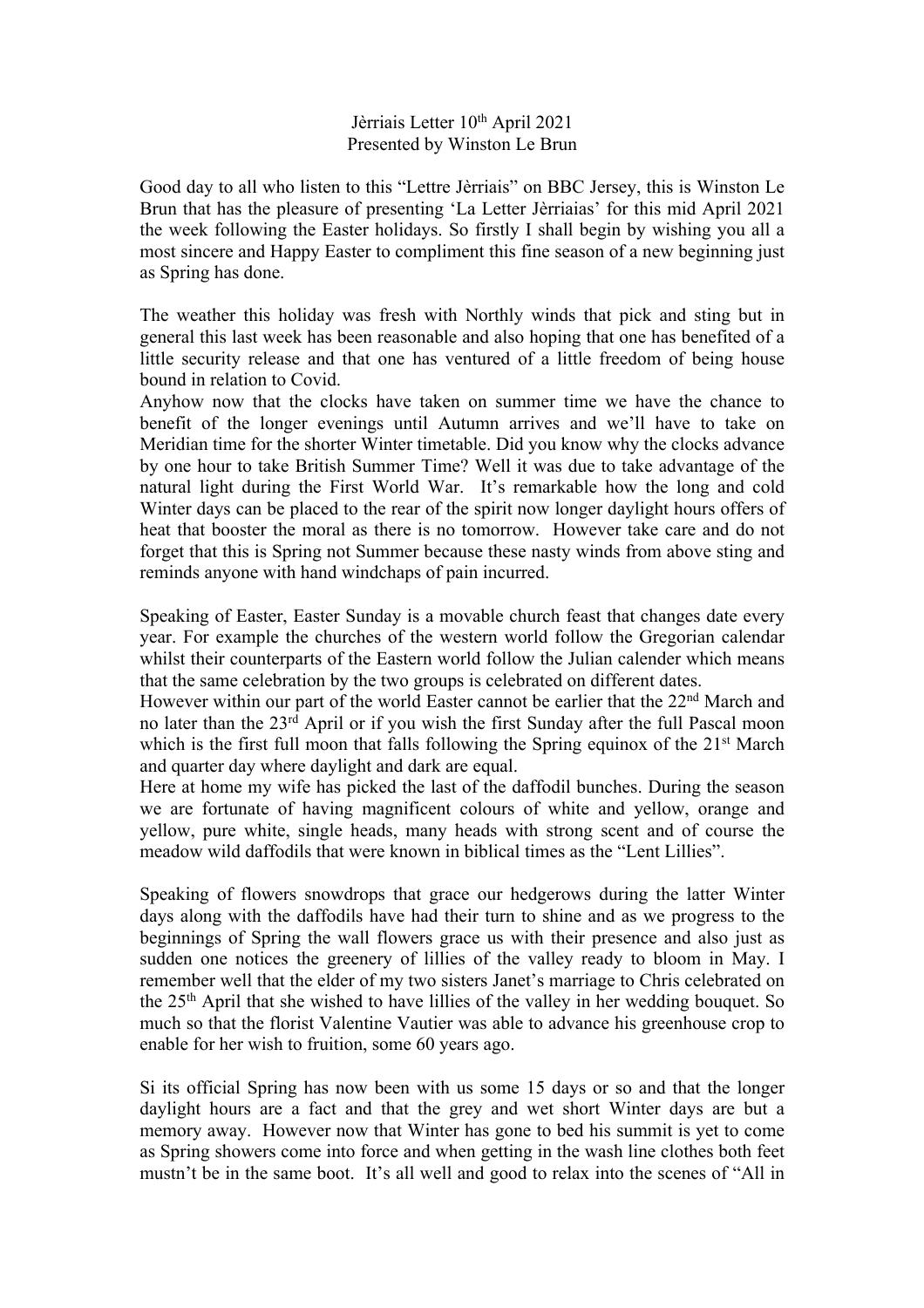an April Evening". This is a season of two unmistakeable halves that can surprise, just arrived at the clothes line at the top of the garden steps and if by chance ahead of the shower and not behind here is the sun all brightly shinning as it emerges from behind the cloud to ask what was the "carry one in aid of"

Following Easter and ahead we flow I'm reminded that as a youngster Palm Sunday, prior to Easter day one would be advised by the older generation that wherever the wind was blowing from at midday, there they would remain for at least three quarters of the year. I have no idea if it was but old wives tales but the wind of this last week certainly know how to sting.

In finishing I hope to have found you all in reasonable health to tackle the long daylight hours of the future where we hope to meet as members of L'Assembliée d'Jèrriais as soon as possible when permitted. I am fond of this time of the year when time permits and escape to the garden greenhouse for a pose, spirit to regain, health improving and appetite to grow. Setting sun and dinner announced one must go leaving the night stars as gardien of all around because today is nearly but tomorrow is perhaps

Well good folks that's enough of my nonsense for today as always I wish you peace between neighbours, good health and a very good day.

Going good pace rounds off this month end, but like the 'April Fool' and Easter the holidays are long gone and but a memory. Anyhow I hope I find you all in reasonable health and ready for the challenge of the longer day light hours. I like this time of the year when one can escape into the garden, even for a short while, thought to gain, health increasing bit by bit and for sure appetite to make, for it is said that it's the stomach that supports the back.